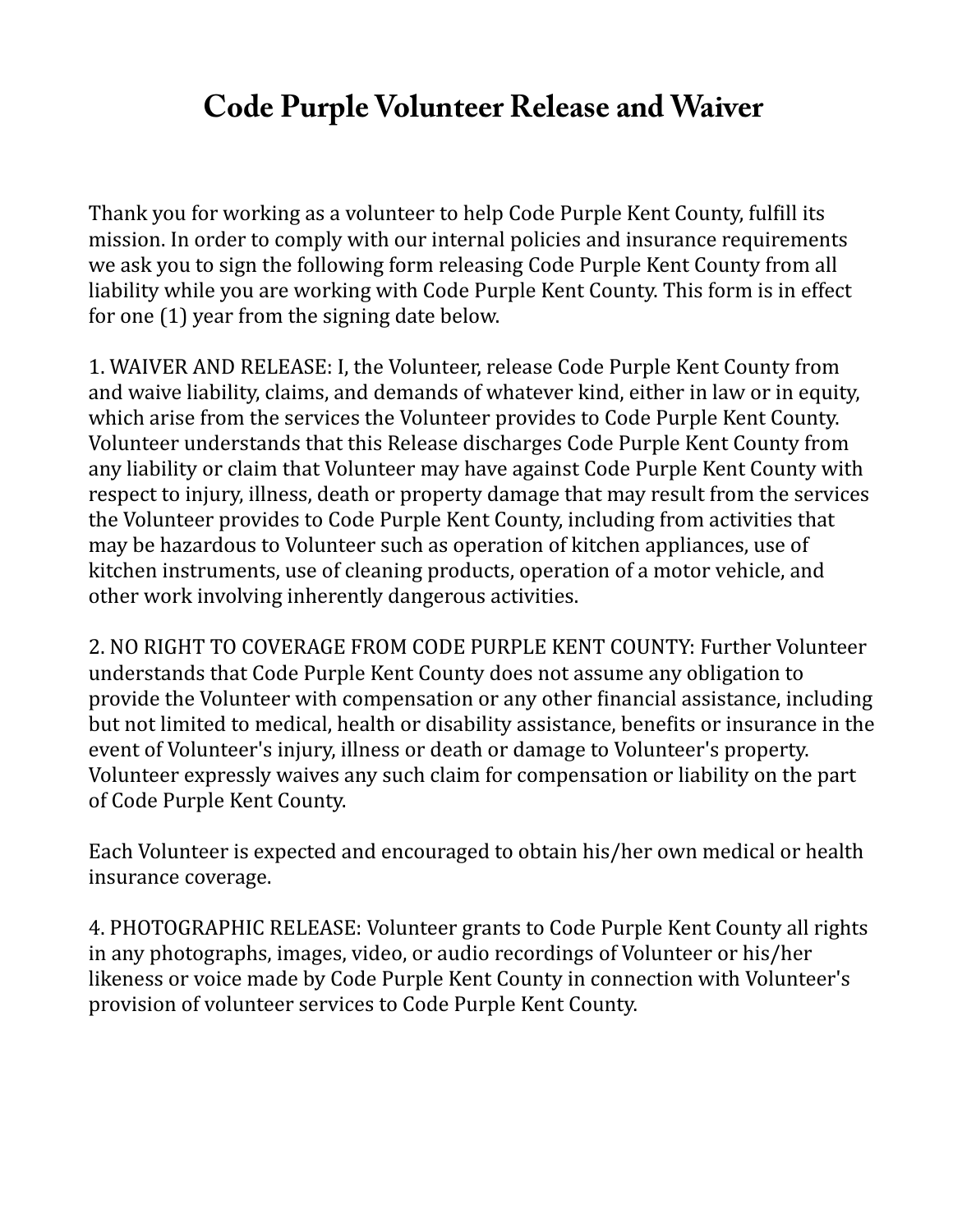6.GOVERNED BY Delaware LAWiENFORCEMENT: As Volunteer, I expressly agree that this Release is intended to be as broad and inclusive as permitted by the laws of the Delaware and that this Release shall be governed by and interpreted in accordance with the laws of the Delaware. I agree that in the event that any clause or provision of this Release is deemed invalid, the enforceability of the remaining provisions of this Release shall not be affected.

7. PARENT/LEGAL GUARDIAN. If the Volunteer is under 18 years old, the term "Volunteer" in this Volunteer Release and Waiver shall include the Parent or Legal Guardian, as applicable, of the Volunteer, IN WITNESS WHEREOF, Volunteer/Parent or Legal Guardian has executed this Release as of the day and year set forth below.

| <b>Volunteer Name:</b>                                          |  |
|-----------------------------------------------------------------|--|
| Volunteer Signature:<br>(if parent or guardian, sign for minor) |  |
| Date:                                                           |  |
| Email:                                                          |  |
| <b>Phone Number:</b>                                            |  |
| Group/Organization:                                             |  |
| <b>Emergency Contact Name:</b>                                  |  |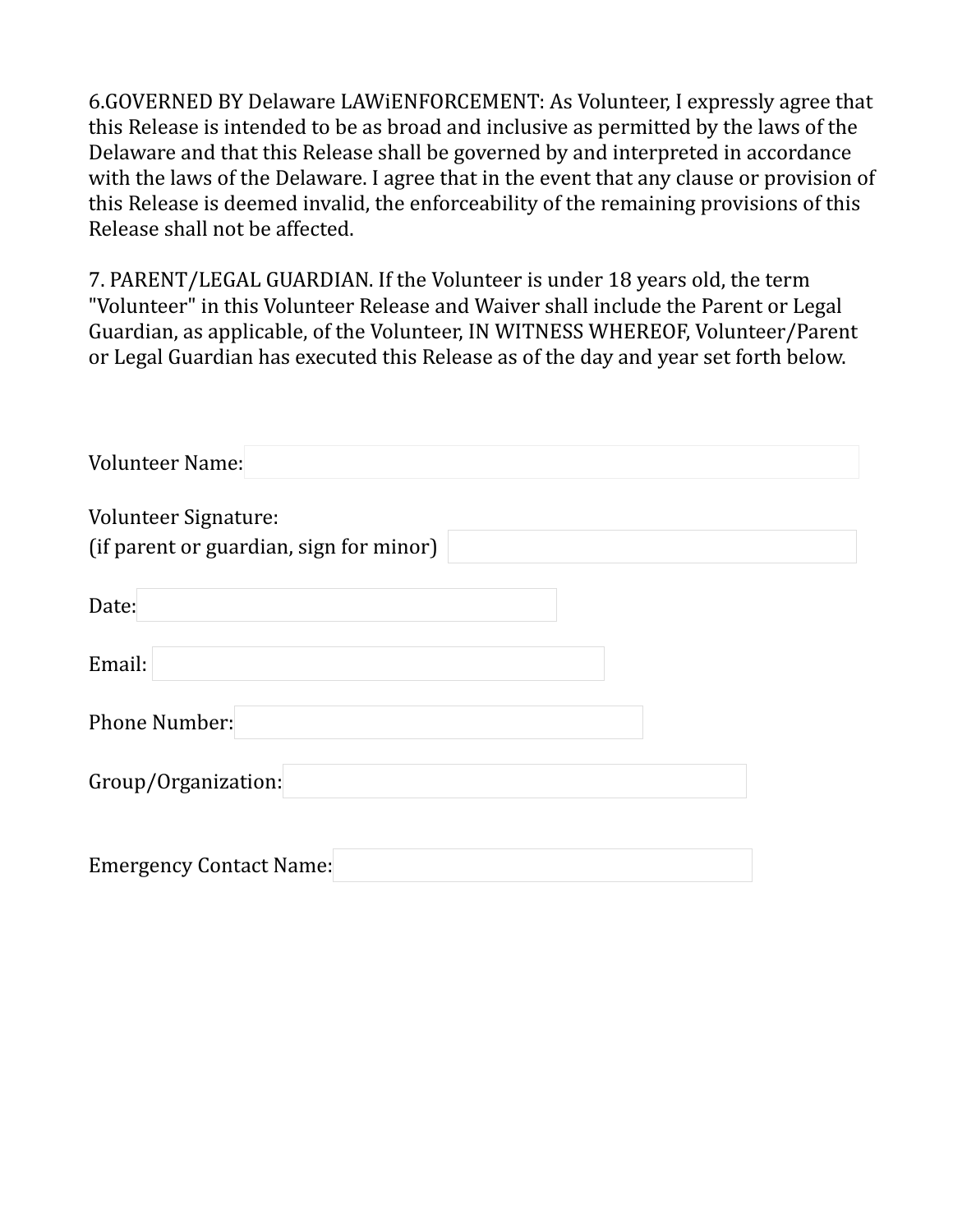## **Code Purple Kent County Volunteer Form**

Welcome to Code Purple Kent County! Thank you for taking time out of your day to help us strengthen children, families and our community by making quality outreach more accessible. We could do this important work without dedicated volunteers like you! Since we opened our doors, volunteers have been at the heart of our work here at Code Purple Kent County. Each task - big or small - contributes to our mission, and we are committed to ensuring that your experience here at Code Purple Kent County reflects our gratitude for your hard work.

We are committed to upholding the values of respect, compassion, commitment, integrity, loyalty and education.

- Register to volunteer and check in upon arrival

- Arrive promptly, physically and mentally prepared to perform volunteer duties - Using equipment and supplies appropriately and safely, and returning all items to their proper location.

- Remaining flexible and open to direction and feedback from Code Purple Kent County staff and leaders

- Communicating and acting with respect in my interactions and other volunteers and leaders/staff.

At Code Purple Kent County we will uphold these values by:

- Treating you as equal partner with staff and leaders, jointly responsible for the advancement of the mission and programs of Code Purple Kent County

- Providing adequate information, training and supervision before and during volunteer shifts.

- Maintaining a commitment to continuous quality improvement, including receiving your feedback on ways we can work together to further the mission of Code Purple Kent County.

- Providing all new volunteers with an orientation regarding the scope of our work.

- Remaining flexible and open to your needs as a volunteer.